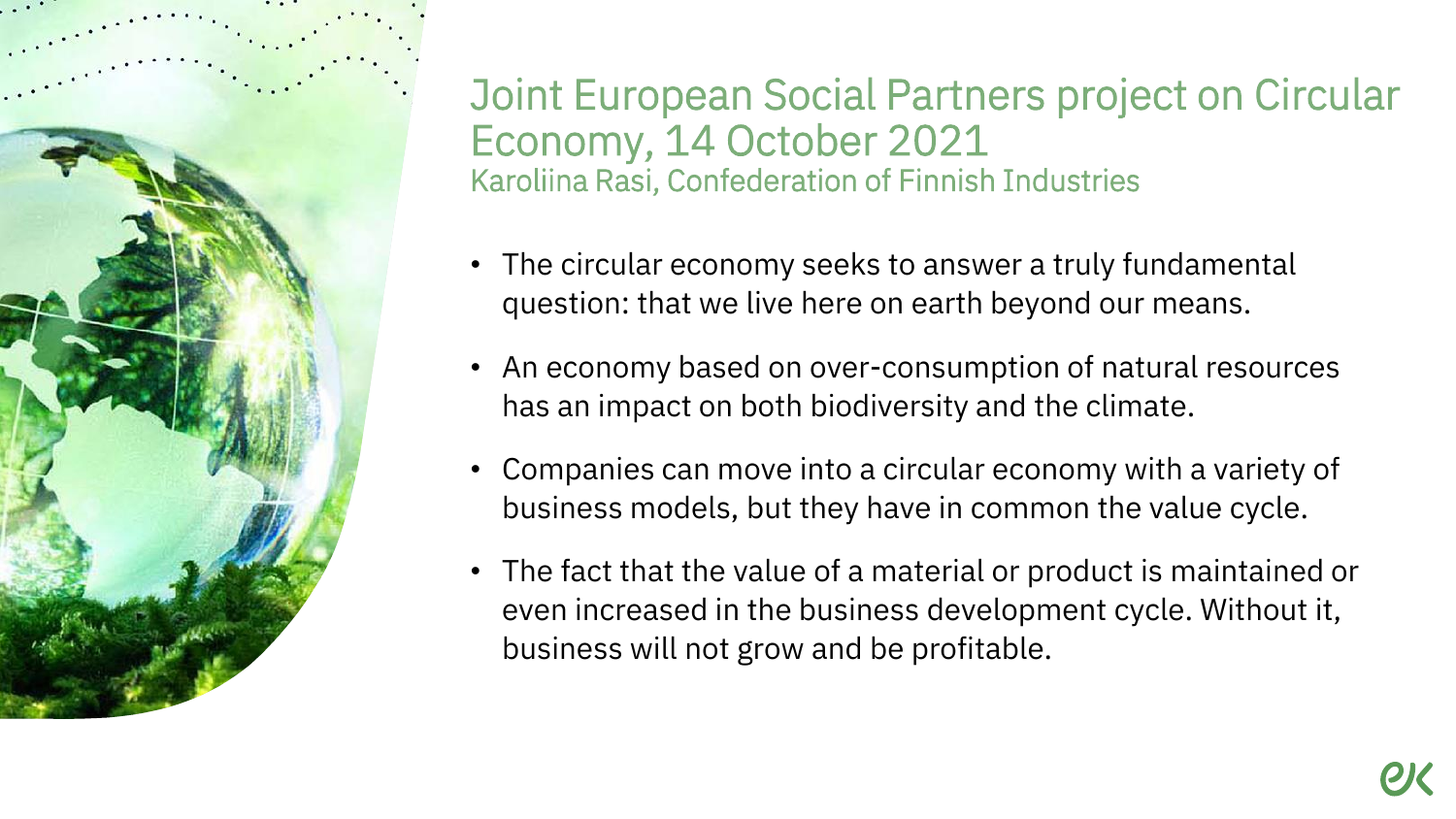## Finland, a few cases

- According to the Commission, less than 40% of Waste electrical and electronic equipment WEEE is currently recycled (the recycling rate for precious metals in the EU is around 11%, for light rare earths 7%, for heavy rare earths 6%, for germanium 2% and for gallium 0%).
- The EU economy and industrial production are increasingly dependent on imports of Critical Raw Materials.
- **The goal is to provide Finland with a scalable and replicable new type of export product - "Urban Mining" - for the global SER treatment market, which can be used to efficiently recover critical raw materials from various industrial waste streams.**
- **The processing capacity of a commercial plant would correspond to about 30% of the annual volume of circuit boards separable in Europe from computers, laptops and mobile phones.**

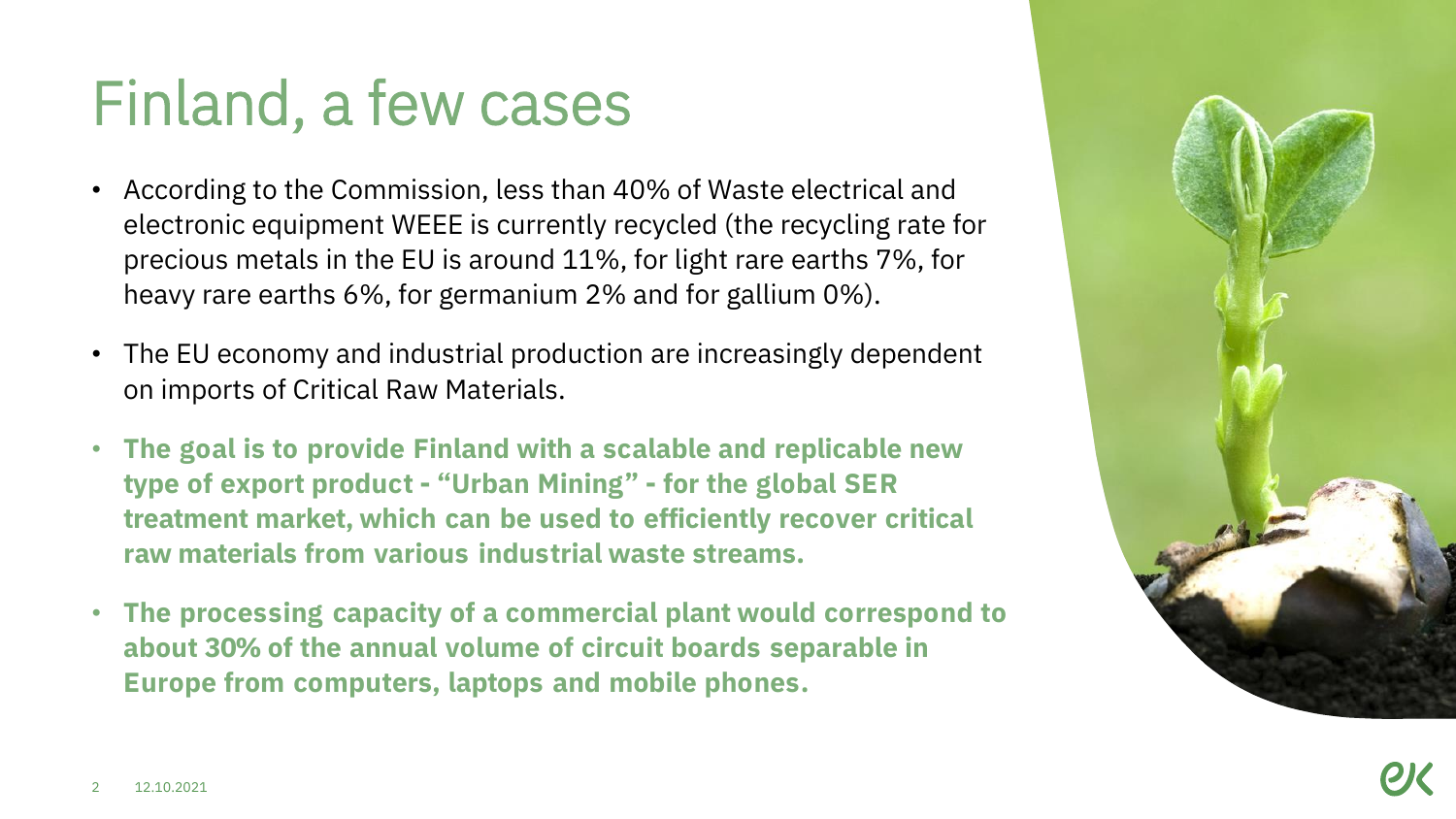## Finland, a few cases

- Waste textiles in the EU: in 20 years we produce textile waste 20 times more.
- Only 1% is recycled.
- "Every second on truckfilled with textile waste burned or landfilled.
- In Finland, a few innovative startups creating new fibre of woodbased sellulose with much less water and emitting less CO2 than producing cotton for example does.
- Recycling textile fibre
- The largest waste textile recycling plant in Scandinavia opened in October 2021 – enables the recycling of end-of-life textiles into new raw material